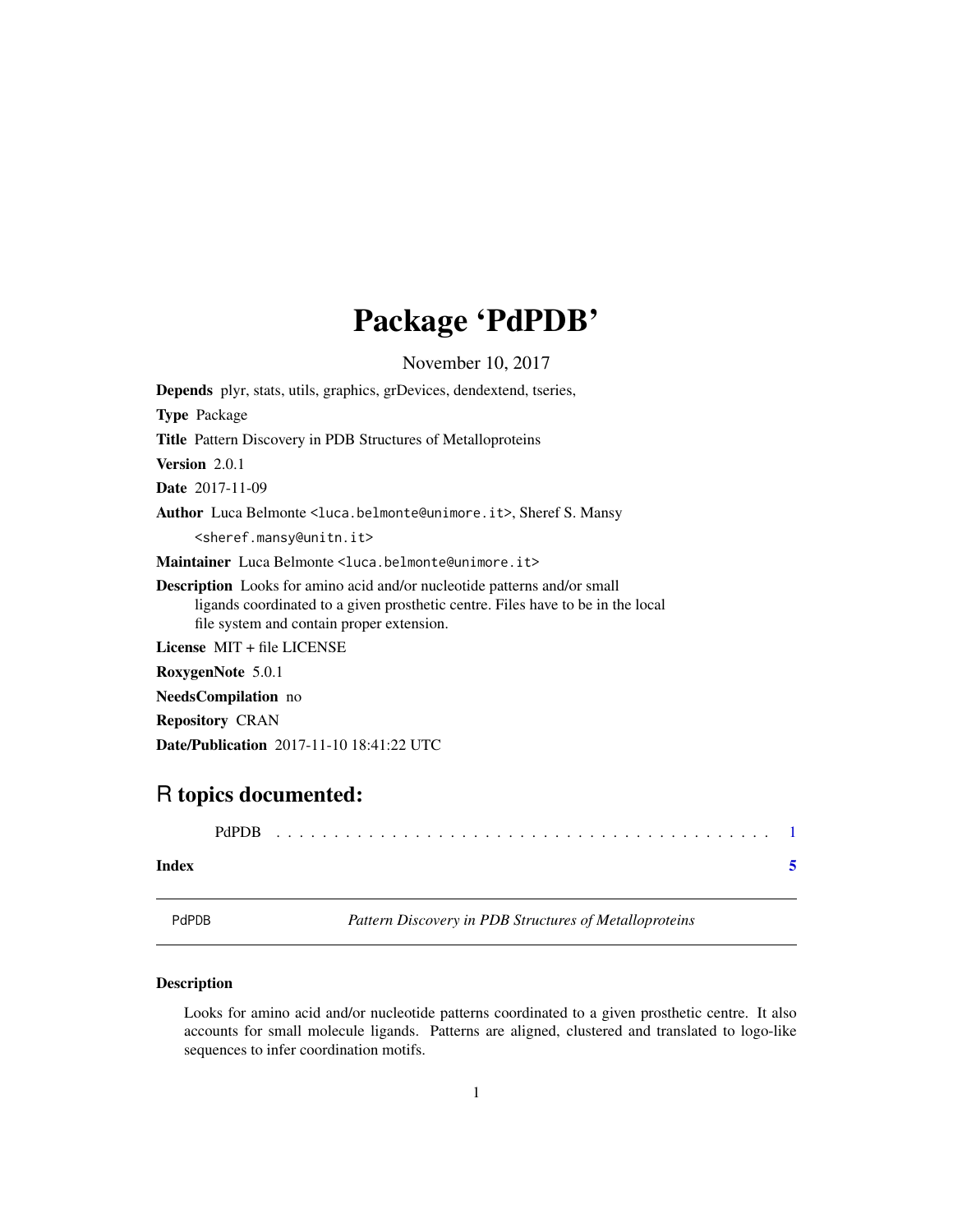#### Usage

PdPDB(path, metal, n, perc, interactive, dropsReplicate)

#### Arguments

| path        | A string containing the path to the PDB directory.                                                                                                                                                                                |
|-------------|-----------------------------------------------------------------------------------------------------------------------------------------------------------------------------------------------------------------------------------|
| metal       | A string containing the PDB chemical symbol of the target prosthetic centre;<br>e.g. SF4 for [4Fe-4S] cluster, ZN for zinc. The PDB chemical symbol is case<br>sensitive for macOS.                                               |
| n           | A numerical value that contains the number or residue in following/preceding n<br>positions from the ligated amino acid or nucleotide; if $n=1$ PdPDB searches for<br>$x(L)x$ motif-like chains, if n=2 for $xx(L)xx$ . (L)igand. |
| perc        | A numerical value about the minimum percent of letters in a column otherwise<br>residues are dropped.                                                                                                                             |
| interactive | A numerical value. 0 interactive, 1 automated (will not cut dendrogram), 2<br>user decided cut. In mode 1 and 2 ExPASy amino acid frequencies are used as<br>reference.                                                           |
|             | dropsReplicate A numerical value. 0 keeps replicated patterns, 1 drops replicated patterns entry<br>by entry, 2 keeps only unique patterns.                                                                                       |

#### Value

PdPDB generates a list of ".csv" and ".svg" files that will be stored in the same folder of the analyzed pdb/cif files (see "path"), its output is as follows:

|                             | frequency.csv PDB-like patterns (i.e. with PDB chem Ids). "-" and "+" are used for residues out<br>of the n inspecting window or from different monomers, respectively. Patterns<br>come along with their frequency. |
|-----------------------------|----------------------------------------------------------------------------------------------------------------------------------------------------------------------------------------------------------------------|
|                             | alignment.csv Ligand-aligned patterns with dashes, plus signs and gaps ("*"). See 'frequency.csv'.                                                                                                                   |
| following_X_enrichment.csv  |                                                                                                                                                                                                                      |
|                             | n files. Each file contains enrichment score, z-score and statistics at up to n<br>following positions. $X$ is the +position from ligated residue.                                                                   |
| ligands_enrichment.csv      |                                                                                                                                                                                                                      |
|                             | Enrichment scores and statistics for ligands.                                                                                                                                                                        |
| notLigands_enrichment.csv   |                                                                                                                                                                                                                      |
|                             | Enrichment statistics for the whole specimen but ligands.                                                                                                                                                            |
| preceeding_X_enrichment.csv |                                                                                                                                                                                                                      |
|                             | As for "following" but this is meant for residues preceeding ligands. See "fol-<br>lowing_X_enrichment.csv."                                                                                                         |
| root_enrichment.csv         |                                                                                                                                                                                                                      |
|                             | Overall enrichment score.                                                                                                                                                                                            |
| logo_Y.csv                  | Y files. Each file contains the logo and consensus sequence for a cluster. Y is<br>the cluster number.                                                                                                               |
|                             | dendrogram. svg The dendrogram along with the user deciced cutoff and clusters.                                                                                                                                      |
|                             |                                                                                                                                                                                                                      |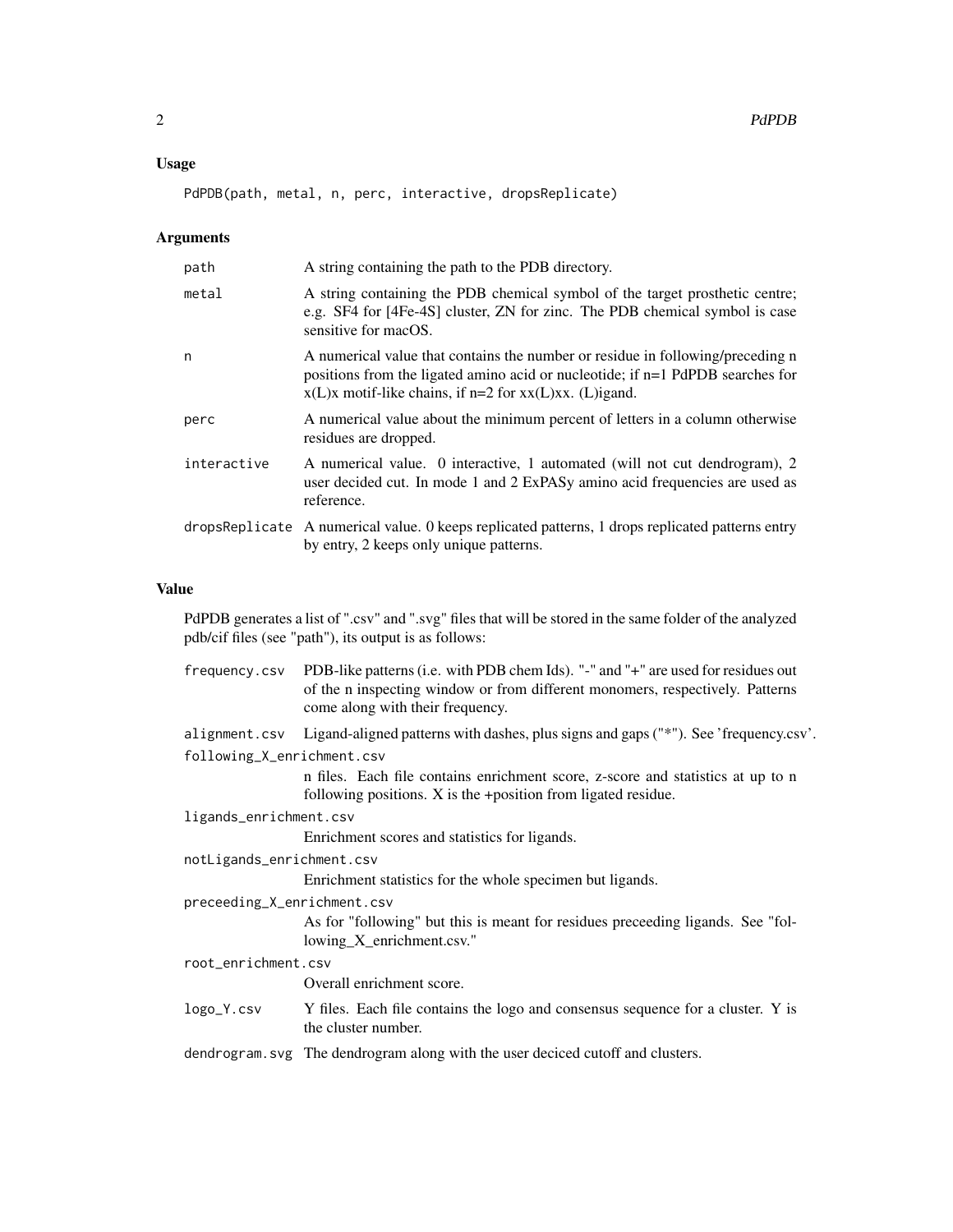#### PdPDB 3

| following_X_proportions.svg                                                                                                                                                                                                 |
|-----------------------------------------------------------------------------------------------------------------------------------------------------------------------------------------------------------------------------|
| Plot of the enrichment score per each amino acid in following positions.                                                                                                                                                    |
| ligands_proportions.svg                                                                                                                                                                                                     |
| Plot of the enrichment score per each amino acid in ligated position.                                                                                                                                                       |
| notLigands_proportions.svg                                                                                                                                                                                                  |
| Plot of the enrichment score per each amino acid in non ligated position.                                                                                                                                                   |
| preceeding_X_proportions.svg                                                                                                                                                                                                |
| Plot of the enrichment score per each amino acid in preceeding positions.                                                                                                                                                   |
| root_proportions.svg                                                                                                                                                                                                        |
| Plot of the root enrichment score.                                                                                                                                                                                          |
| Plot of the logo and consensus sequence of the Yth cluster. The complete aligned<br>cluster is given as homonym '.csv' file. Sequences come along with percentages.<br>If the dendrogram is not cut the root logo is given. |
| following_X_standardized.svg                                                                                                                                                                                                |
| Plot of the z-score per each amino acid in following positions.                                                                                                                                                             |
| ligands_standardized.svg                                                                                                                                                                                                    |
| Plot of the z-score per each amino acid in ligated position.                                                                                                                                                                |
| notLigands_standardized.svg                                                                                                                                                                                                 |
| Plot of the z-score per each amino acid in non ligated position.                                                                                                                                                            |
| preceeding_X_standardized.svg                                                                                                                                                                                               |
| Plot of the z-score per each amino acid in preceeding positions.                                                                                                                                                            |
| root_standardized.svg                                                                                                                                                                                                       |
| Plot of the root z-score.                                                                                                                                                                                                   |
| PDB like extracted patterns along with the PDB ID and metal IDs. Useful for<br>debbugging. Needed for restore.                                                                                                              |
| PdPDB log file. Useful for debbugging. Needed for restore.                                                                                                                                                                  |
|                                                                                                                                                                                                                             |

#### Note

Files have to be in the local file system and contain the ".pdb" or ".cif" extension. Output files use brackets to highlight ligands and/or 'L' in heading line.

#### Author(s)

Luca Belmonte, Sheref S. Mansy

#### References

Belmonte L, Mansy SS Patterns of Ligands Coordinated to Metallocofactors Extracted from the Protein Data Bank, Journal of Chemical Information and Modeling (accepted)

#### Examples

```
################ Defining path to PDBs
path_to_PDB="inst/extdata/PDB" # this is where pdb/cif files are stored
```
################ Research Parameters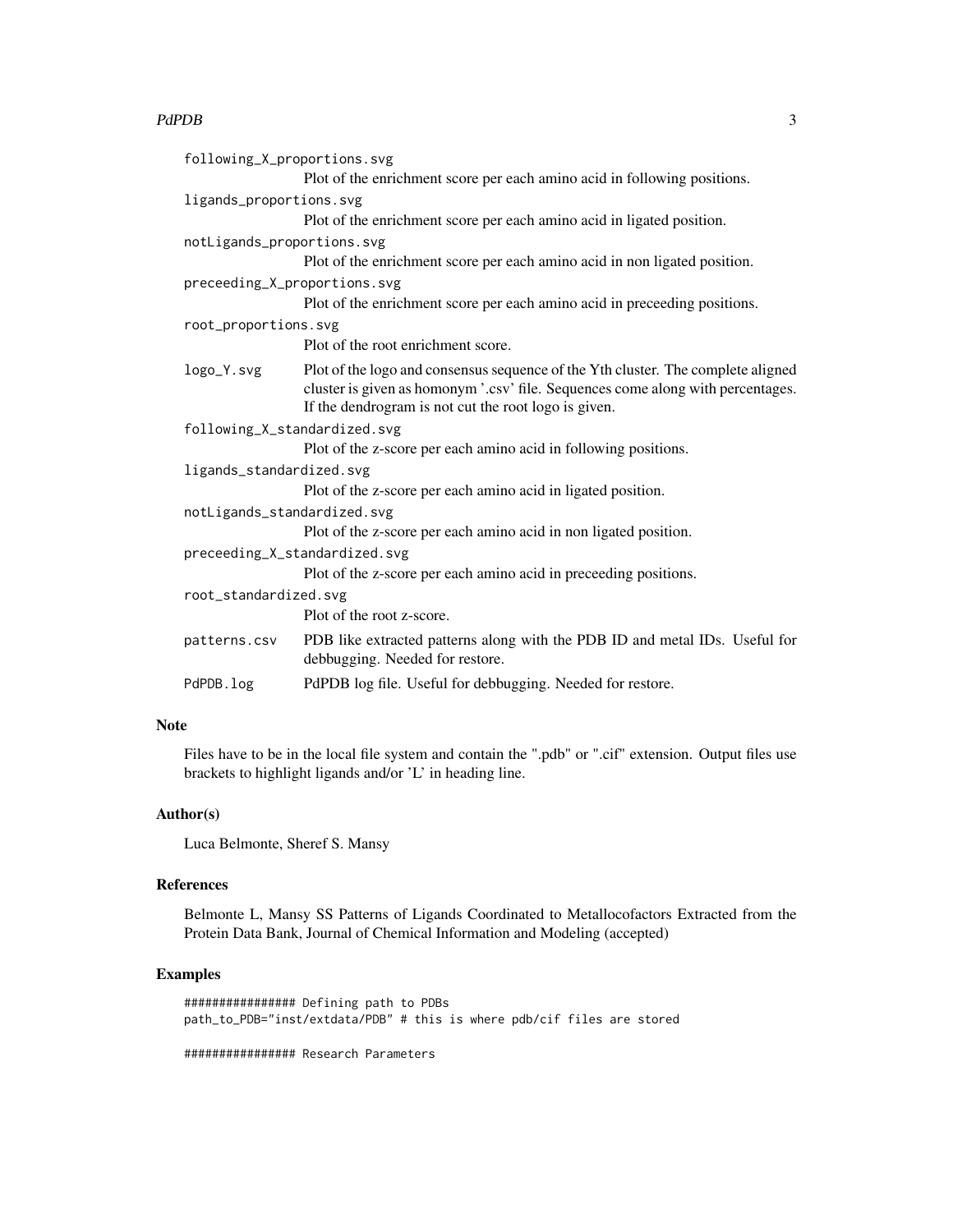```
metal="SF4" # searches for [4fe-4s] coordinating patterns
n=1 # searches for x(L)x patterns, (L) coordinates to SF4
perc=20 # drops residues with less than the 20% of frequency
interactive= 0 # interactive. User decided references and dendrogram cut
dropsReplicate=0 # do not remove replicated patterns
```
################ Launch PdPDB PdPDB(path\_to\_PDB,metal,n, perc, interactive, dropsReplicate)